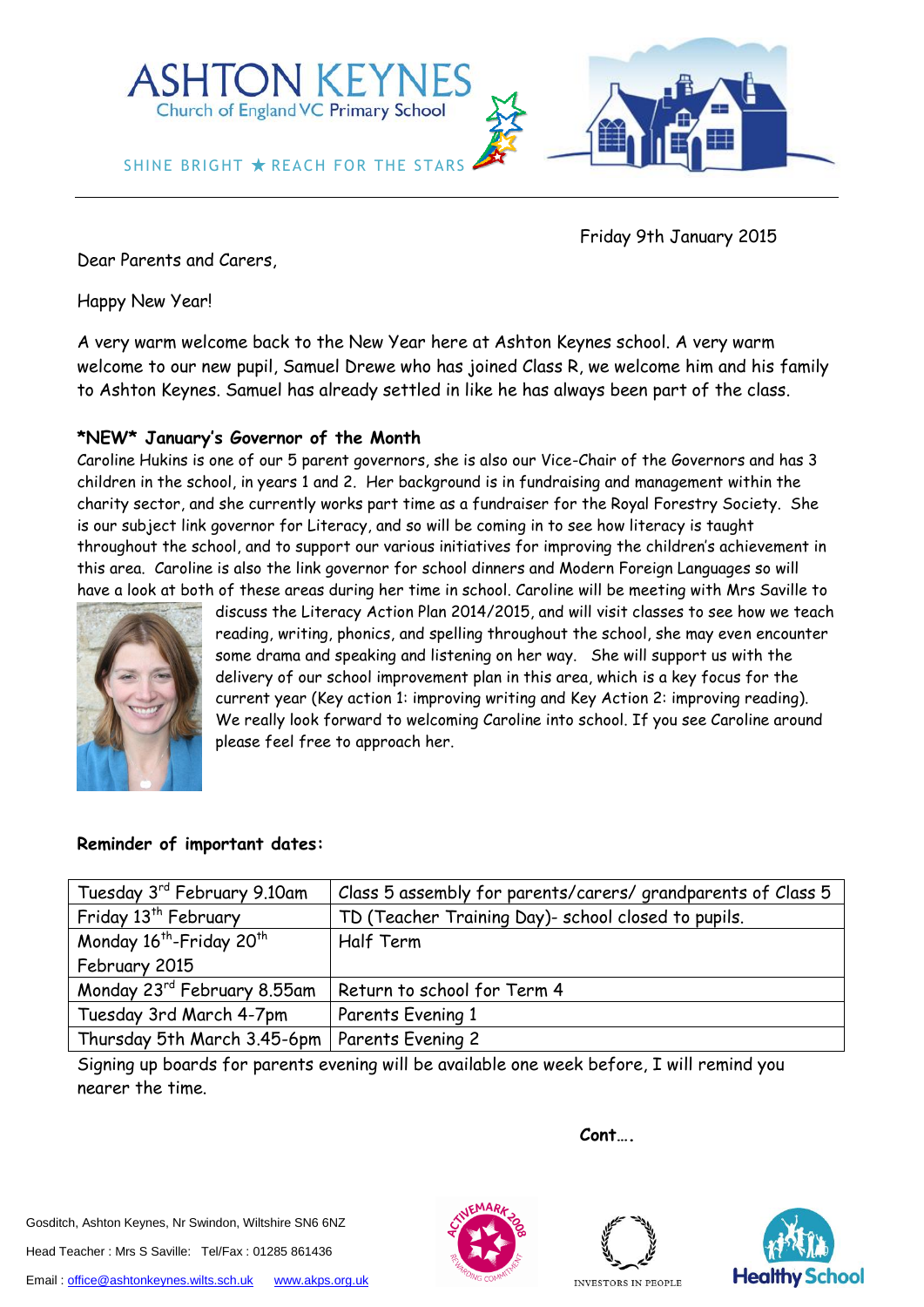

SHINE BRIGHT  $\bigstar$  reach for the stars



**AK Clubs for Terms 3 & 4 2015…**

| Club                                                      | Year Groups                                                 | Day and<br>venue           | Time                            | Club starts on                        | Last session is<br>on                | How to join                                                                                    |
|-----------------------------------------------------------|-------------------------------------------------------------|----------------------------|---------------------------------|---------------------------------------|--------------------------------------|------------------------------------------------------------------------------------------------|
| Phoenix<br>Martial arts                                   | All                                                         | Tuesday<br>School<br>Hall  |                                 | Tuesday 6 <sup>th</sup><br>January    |                                      | Cost- ask instructor                                                                           |
| Sewing                                                    | Years 3 & 4<br>to start<br>Then other<br>year groups        | Monday<br>Class 1          | Lunchtim<br>e<br>12,30-<br>1.00 | Monday 12 <sup>th</sup><br>January    | Monday 9 <sup>th</sup><br>February   | Letter from Miss<br>Langer<br>May be a small cost at<br>end to purchase item<br>made.          |
| Tag Rugby in<br>preparation<br>for schools<br>competition | Two teams<br>made up of<br>pupils from<br>Years 4, 5 &<br>6 | Monday<br>Outside          | $3.15 -$<br>4.15                | Monday 19th<br>Jan                    | Monday 9th<br>Feb                    | Mr Brown will contact<br>pupils for the teams<br>via letter                                    |
| iCan 'Multi-<br>Skills'                                   | Years 1 & 2                                                 | Thursday<br>Hall           | $3.15 - 4.15$                   | Thurs 15th<br>Jan                     | Thurs 19th<br>March                  | Letter via Mr Brown<br>Costs £27 (9 Weeks)                                                     |
| Multi Sports                                              | KS <sub>2</sub>                                             | Friday<br>Hall/Outsi<br>de | $3.15 - 4.15$                   | Friday 16th<br>January                | Friday 27th<br>March *               | Letter via Mr Brown<br>Costs £27 (9 Weeks)                                                     |
| Blogging                                                  | Years 5 & 6                                                 | Tuesday<br>Class 6         | $3.15 -$<br>4.00                | Tuesday<br>27 <sup>th</sup> January   | Tuesday 24th<br>March                | Letter via Mrs Voss<br>Free                                                                    |
| Recorders                                                 | Years 3 & 4                                                 | Tuesday<br>Class 3         | $3.15 -$<br>4.00                | Tuesday 13 <sup>th</sup><br>January   | Tuesday 10 <sup>th</sup><br>February | Letter via Miss Redman<br>Bring your own<br>recorder (we have a<br>few to lend)<br><b>FREE</b> |
| Choir                                                     | Years 2-6                                                   | Thursday<br>Class R        | $3.15 -$<br>4.00                | Thursday 26 <sup>th</sup><br>February | Thursday 26 <sup>th</sup><br>March   | Letter via Mrs. Crowley<br><b>FREE</b>                                                         |
| Art                                                       | KS <sub>2</sub>                                             | Tuesday                    | $3.15 -$<br>4.00                | Start after<br>half term              | Dates to follow                      | <b>FREE</b>                                                                                    |
| Lego                                                      | Years 1 & 4                                                 | Tuesday                    | $3.15 -$<br>4.00                | Start after<br>half term              | Dates to follow                      | <b>FREE</b>                                                                                    |

KS2 Multisports ends a week later due to the TD day on 13<sup>th</sup> February.

What a great range of clubs on offer this term here at AK, hopefully something for everyone. Any clubs that have a high demand, we will always endeavour to run again to ensure everyone can take part. I will update the timetable if more clubs come up for Term 4 after half term. Please remember that if it is parents' evenings, the clubs run by teachers will not be on during those evenings.

Gosditch, Ashton Keynes, Nr Swindon, Wiltshire SN6 6NZ Head Teacher : Mrs S Saville: Tel/Fax : 01285 861436





**Cont….**



INVESTORS IN PEOPLE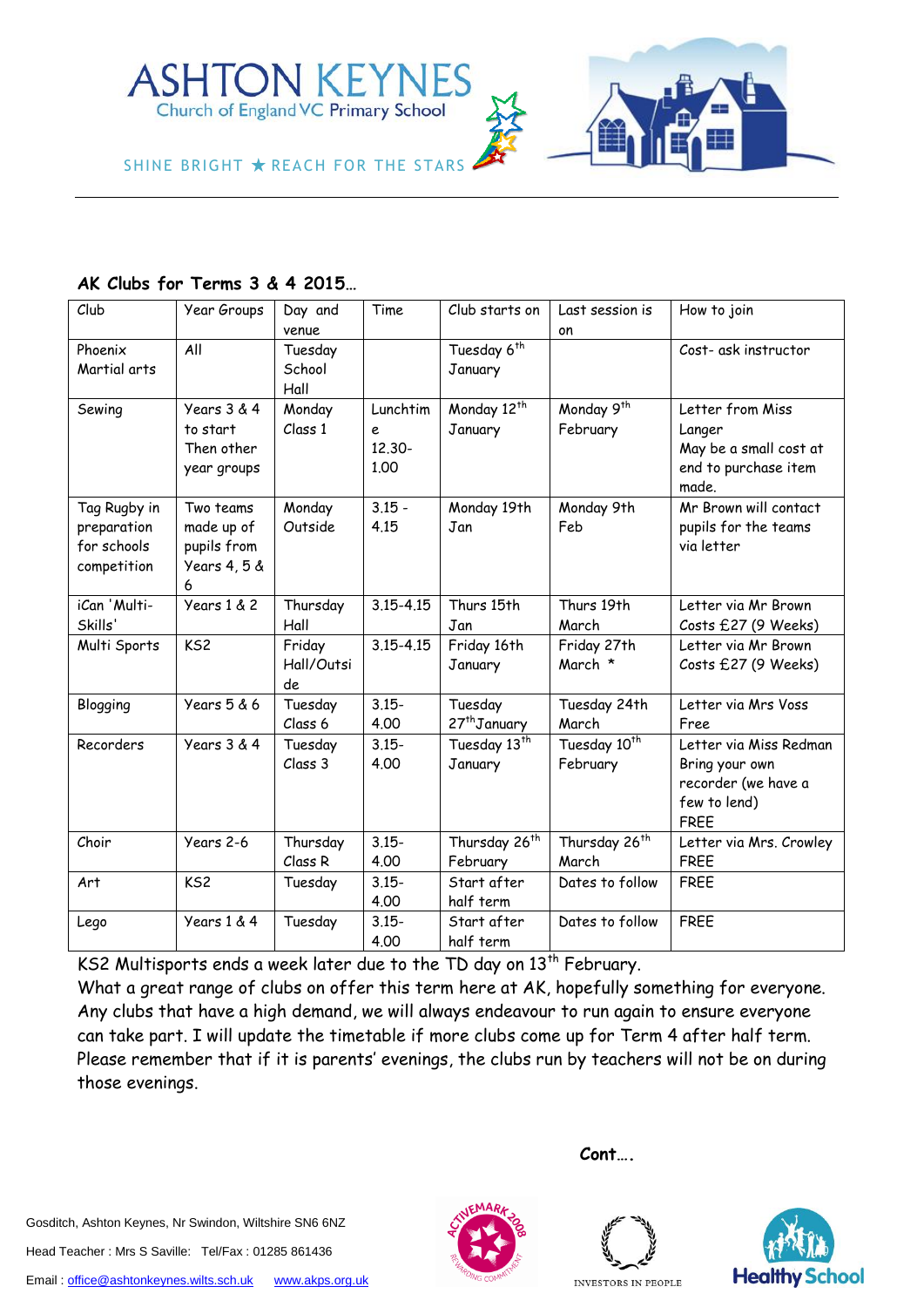

## **New term letters, spellings and home learning brochures**

You will by today receive your new term class letter along with the new home learning brochure for this term. Target spellings for Years 3-6 will continue to come home as they are but the next batch of key words for each year group will be put onto the school website under class pages. Please remember regular reading at home is really important and children should record reading in their AK yellow reading diaries. Thank you for your support with this, we hope your children enjoy the activities planned for them.

**Charity Family Swim Event on 30th January**- Elliot Wootley in Year 6 ,with the help of his Mum, are organising a charity swim event for Prada Willi syndrome charity which is close to their hearts and as part of this, they have organised a family swim session at the Cotswold Hoborne centre on 30<sup>th</sup> January. For more information or to purchase tickets, please contact Elliot's Mum, Sharon Mc. Cafferty, or see her on the playground,. Now Elliot is in Year 6 and approaching secondary school, he is keen to use his independent skills and sense of responsibility to find as many ways as possible to help raise money for a charity which supports him and other children with PWS . He will even be doing a long sponsored run in the Summer so watch this space. We are proud of Elliot for his efforts and thoughts.

## **Some news…**

Darcey from Year 5 has been selected, along with a number of other children from Stagecoach Cirencester, to perform in the choir for the musical 'Joseph and the Amazing Technicolour Dreamcoat' when the touring show visits the Everyman theatre in Cheltenham in February 2015. (4-8 February). We wish Darcey luck with this and are proud of her achievement.

I sent a letter to you earlier this week asking for your help with forming our new AK school vision. Unfortunately, the new AK Header with the strapline was not delivered with the letter due to a fault with parent mail. We will re-send this to you so that you can see the new strapline which forms part of the letter. Many thanks for your patience with this. I am hoping it will also arrive at the top of this letter!

It is brilliant to be back. The children and staff have certainly hit the ground running and it feels a happy, busy and exciting start to the new year for us all.

Yours sincerely, S.L.Saville Mrs. Saville Head teacher

Gosditch, Ashton Keynes, Nr Swindon, Wiltshire SN6 6NZ Head Teacher : Mrs S Saville: Tel/Fax : 01285 861436 Email[: office@ashtonkeynes.wilts.sch.uk](mailto:office@ashtonkeynes.wilts.sch.uk) [www.akps.org.uk](http://www.akps.org.uk/)